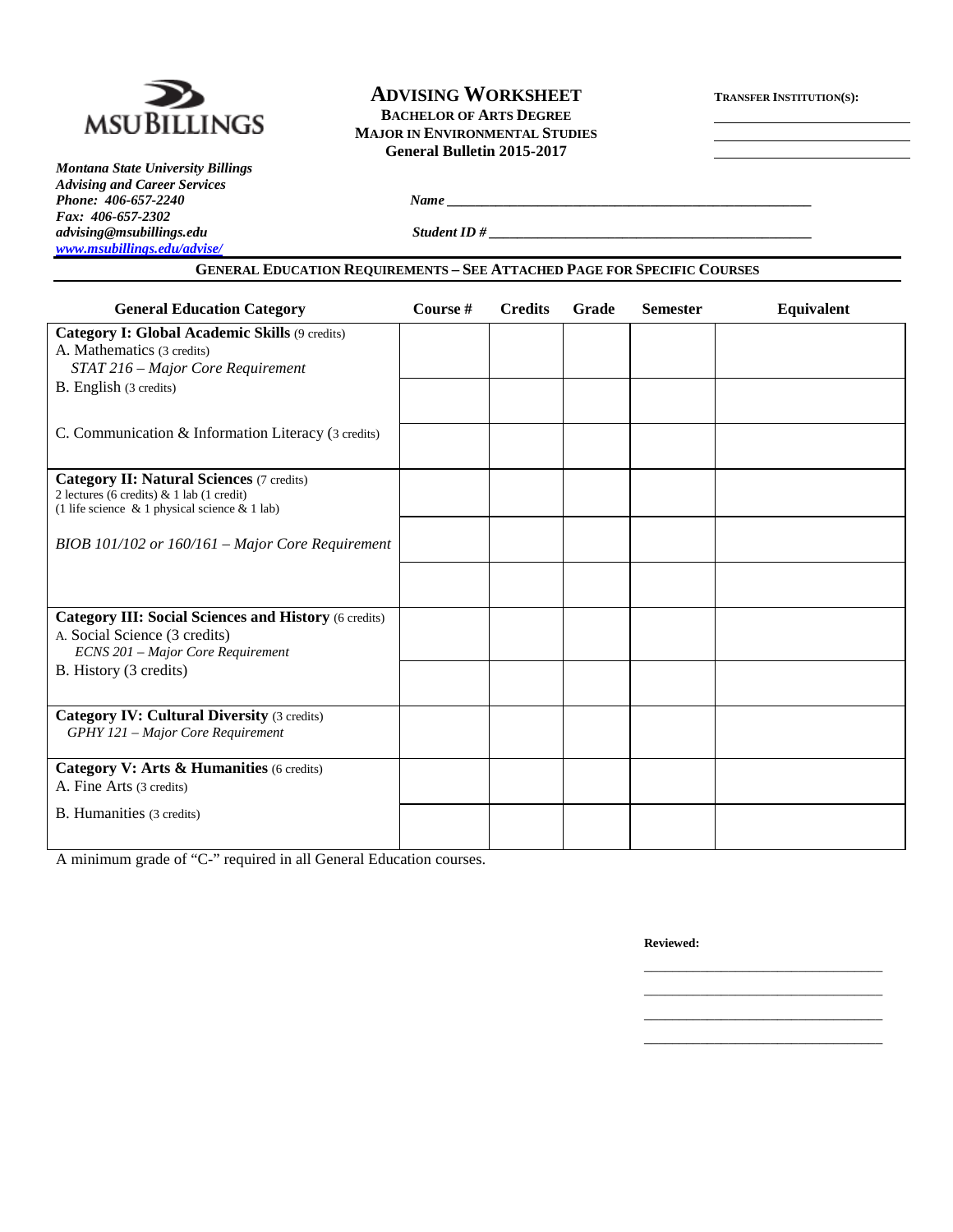# **GENERAL EDUCATION REQUIREMENTS**

| <b>CATEGORY I: GLOBAL ACADEMIC SKILLS</b><br>9 credits |                                                                |                                                                |   |  |  |  |  |
|--------------------------------------------------------|----------------------------------------------------------------|----------------------------------------------------------------|---|--|--|--|--|
|                                                        | Students are required to take one course from each subcategory |                                                                |   |  |  |  |  |
|                                                        |                                                                | <b>Subcategory A - Mathematics</b><br>3 credits                |   |  |  |  |  |
| М                                                      | 105                                                            | <b>Contemporary Mathematics</b>                                | 3 |  |  |  |  |
| М                                                      | 114                                                            | <b>Extended Technical Mathematics</b>                          | 3 |  |  |  |  |
| М                                                      | 121                                                            | College Algebra                                                | 3 |  |  |  |  |
| М                                                      | 122                                                            | College Trigonometry                                           | 3 |  |  |  |  |
| М                                                      | 131                                                            | Mathematics for Elementary Teachers II                         | 3 |  |  |  |  |
| М                                                      | 143                                                            | <b>Finite Mathematics</b>                                      | 4 |  |  |  |  |
| M                                                      | 161                                                            | <b>Survey of Calculus</b>                                      | 3 |  |  |  |  |
| М                                                      | 171                                                            | Calculus I                                                     | 4 |  |  |  |  |
| <b>STAT</b>                                            | 141                                                            | <b>Introduction to Statistical Concepts</b>                    | 3 |  |  |  |  |
| <b>STAT</b>                                            | 216                                                            | Introduction to Statistics                                     | 4 |  |  |  |  |
| Subcategory B - English                                |                                                                | 3 credits                                                      |   |  |  |  |  |
| WRIT                                                   | 101                                                            | College Writing I                                              | 3 |  |  |  |  |
| WRIT                                                   | 12.1                                                           | Introduction to Technical Writing                              | 3 |  |  |  |  |
| WRIT                                                   | 122                                                            | <b>Introduction to Business Writing</b>                        | 3 |  |  |  |  |
| WRIT                                                   | 201                                                            | College Writing II                                             | 3 |  |  |  |  |
| WRIT                                                   | 220                                                            | Business & Professional Writing                                | 3 |  |  |  |  |
| WRIT                                                   | 221                                                            | Intermediate Technical Writing                                 | 3 |  |  |  |  |
|                                                        |                                                                | Subcategory C - Communication & Information Literacy 3 credits |   |  |  |  |  |
| <b>BMIS</b>                                            | 150                                                            | Computer Literacy                                              | 3 |  |  |  |  |
| <b>COMX</b>                                            | 111                                                            | Introduction to Public Speaking                                | 3 |  |  |  |  |
| <b>COMX</b>                                            | 115                                                            | Introduction to Interpersonal Communication 3                  |   |  |  |  |  |
| LSCI                                                   | 125                                                            | Research in the Information Age                                | 3 |  |  |  |  |

**CATEGORY II: NATURAL SCIENCES 6 cr. lecture & 1 cr. lab**

*Students are required to take one course from each subcategory and at least one corresponding lab or Integrated Sciences*

| <b>Subcategory A - Life Sciences</b><br>3-4 credits |     |                                             |              |  |  |  |  |
|-----------------------------------------------------|-----|---------------------------------------------|--------------|--|--|--|--|
| <b>BIOB</b>                                         | 101 | Discover Biology                            | 3            |  |  |  |  |
| <b>BIOB</b>                                         | 102 | Discover Biology Lab                        | 1            |  |  |  |  |
| <b>BIOB</b>                                         | 160 | Principles of Living Systems                | 3            |  |  |  |  |
| <b>BIOB</b>                                         | 161 | Principles of Living Systems Lab            | 1            |  |  |  |  |
|                                                     |     | <b>Subcategory B – Physical Sciences</b>    | 3-4 credits  |  |  |  |  |
| ASTR                                                | 110 | Introduction to Astronomy                   | 3            |  |  |  |  |
| ASTR                                                | 111 | Introduction to Astronomy Lab               | 1            |  |  |  |  |
| <b>CHMY</b>                                         | 121 | Introduction to General Chemistry           | 3            |  |  |  |  |
| <b>CHMY</b>                                         | 122 | Introduction to General Chemistry Lab       | 1            |  |  |  |  |
| <b>CHMY</b>                                         | 141 | College Chemistry I                         | 3            |  |  |  |  |
| <b>CHMY</b>                                         | 142 | College Chemistry Laboratory I              | $\mathbf{1}$ |  |  |  |  |
| GEO                                                 | 101 | <b>Introduction to Physical Geology</b>     | 3            |  |  |  |  |
| GEO                                                 | 102 | Introduction to Physical Geology Laboratory | $\mathbf{1}$ |  |  |  |  |
| GPHY                                                | 111 | Introduction to Physical Geography          | 3            |  |  |  |  |
| <b>GPHY</b>                                         | 112 | Introduction to Physical Geography Lab      | 1            |  |  |  |  |
| PHSX                                                | 103 | Our Physical World                          | 3            |  |  |  |  |
| PHSX                                                | 104 | Our Physical World Lab                      | $\mathbf{1}$ |  |  |  |  |
| PHSX                                                | 205 | <b>College Physics I</b>                    | 3            |  |  |  |  |
| PHSX                                                | 206 | College Physics I Lab                       | 1            |  |  |  |  |
| <b>PHSX</b>                                         | 105 | <b>Fundamentals of Physical Science</b>     | 3            |  |  |  |  |
| <b>PHSX</b>                                         | 106 | Fundamentals of Physical Science Lab        | 1            |  |  |  |  |
| <b>Integrated Sciences</b>                          |     |                                             |              |  |  |  |  |
|                                                     |     | SCIN 101, 102, 103, 104 Integrated Sciences | 3, 1, 3, 1   |  |  |  |  |

| <b>CATEGORY III: SOCIAL SCIENCES AND HISTORY</b><br><b>6</b> credits |                                                                |                                        |   |  |  |  |  |
|----------------------------------------------------------------------|----------------------------------------------------------------|----------------------------------------|---|--|--|--|--|
|                                                                      | Students are required to take one course from each subcategory |                                        |   |  |  |  |  |
| <b>Subcategory A - Social Sciences</b>                               | 3 credits                                                      |                                        |   |  |  |  |  |
| <b>ANTY</b>                                                          | 217                                                            | Physical Anthropology & Archeology     | 3 |  |  |  |  |
| <b>BGEN</b>                                                          | 105                                                            | Introduction to Business               | 3 |  |  |  |  |
| <b>COMX</b>                                                          | 106                                                            | Communicating in a Dynamic Workplace   | 3 |  |  |  |  |
| <b>ECNS</b>                                                          | 201                                                            | Principles of Microeconomics           | 3 |  |  |  |  |
| <b>ECNS</b>                                                          | 202                                                            | Principles of Macroeconomics           | 3 |  |  |  |  |
| EDU                                                                  | 105                                                            | <b>Education and Democracy</b>         | 3 |  |  |  |  |
| <b>GPHY</b>                                                          | 141                                                            | Geography of World Regions             | 3 |  |  |  |  |
| HTH                                                                  | 110                                                            | Personal Health and Wellness           | 3 |  |  |  |  |
| <b>PSCI</b>                                                          | 210                                                            | Introduction to American Government    | 3 |  |  |  |  |
| <b>PSCI</b>                                                          | 220                                                            | Introduction to Comparative Government | 3 |  |  |  |  |
| <b>PSYX</b>                                                          | 100                                                            | Introduction to Psychology             | 3 |  |  |  |  |
| <b>PSYX</b>                                                          | 231                                                            | Human Relations                        | 3 |  |  |  |  |
| <b>SOCI</b>                                                          | 101                                                            | Introduction to Sociology              | 3 |  |  |  |  |
| SOCI                                                                 | 201                                                            | Social Problems                        | 3 |  |  |  |  |

| <b>Subcategory B - History</b> |     |                                         | 3 credits |
|--------------------------------|-----|-----------------------------------------|-----------|
| HSTA                           | 101 | American History I                      | 3         |
| <b>HSTA</b>                    | 102 | American History II                     | 3         |
| <b>HSTR</b>                    | 101 | <b>Western Civilization I</b>           | 3         |
| <b>HSTR</b>                    | 102 | Western Civilization II                 | 3         |
| <b>HSTR</b>                    | 103 | Honors Western Civilization I           | 3         |
| <b>HSTR</b>                    | 104 | Honors Western Civilization II          | 3         |
| <b>PSCI</b>                    | 230 | Introduction to International Relations | 3         |

|               | <b>CATEGORY IV: CULTURAL DIVERSITY</b><br>3 credits |                                             |   |  |  |  |
|---------------|-----------------------------------------------------|---------------------------------------------|---|--|--|--|
| A&SC/WGSS 274 |                                                     | Women, Culture, and Society                 | 3 |  |  |  |
| <b>ANTY</b>   | 220                                                 | Culture and Society                         | 3 |  |  |  |
| ARTH          | 160                                                 | Global Visual Culture                       | 3 |  |  |  |
| <b>COMX</b>   | 212                                                 | Introduction to Intercultural Communication | 3 |  |  |  |
| <b>GPHY</b>   | 121                                                 | Human Geography                             | 3 |  |  |  |
| HTH           | 270                                                 | Global Health Issues                        | 3 |  |  |  |
| LIT           | 230                                                 | World Literature Survey                     | 3 |  |  |  |
| <b>MUSI</b>   | 207                                                 | World Music                                 | 3 |  |  |  |
| <b>NASX</b>   | 105                                                 | Introduction to Native American Studies     | 3 |  |  |  |
| <b>NASX</b>   | 205                                                 | Native Americans in Contemporary Society    | 3 |  |  |  |
| PHL           | 271                                                 | Indian Philosophies and Religions           | 3 |  |  |  |
| PHI.          | 272                                                 | Chinese Philosophies and Religions          | 3 |  |  |  |
| <b>REHA</b>   | 201                                                 | Introduction to Diversity                   | 3 |  |  |  |
| <b>RLST</b>   | 170                                                 | The Religious Quest                         |   |  |  |  |
| <b>SPNS</b>   | 150                                                 | The Hispanic Tradition                      |   |  |  |  |

# **CATEGORY V: ARTS & HUMANITIES 6 credits**

| Students are required to take one course from each subcategory |     |                                        |           |  |  |  |
|----------------------------------------------------------------|-----|----------------------------------------|-----------|--|--|--|
|                                                                |     | <b>Subcategory A - Fine Arts</b>       | 3 credits |  |  |  |
| ARTZ                                                           | 101 | <b>Art Fundamentals</b>                | 3         |  |  |  |
| <b>ARTZ</b>                                                    | 105 | Visual Language-Drawing                | 3         |  |  |  |
| ARTZ                                                           | 131 | Ceramics for Non-majors                | 3         |  |  |  |
| <b>CRWR</b>                                                    | 240 | <b>Intro Creative Writing Workshop</b> | 3         |  |  |  |
| FILM                                                           | 160 | Introduction to World Cinema           | 3         |  |  |  |
| LIT                                                            | 270 | Film & Literature                      | 3         |  |  |  |
| MART                                                           | 260 | Computer Presentation and Animation    | 3         |  |  |  |
| <b>MUSI</b>                                                    | 101 | <b>Enjoyment of Music</b>              | 3         |  |  |  |
| <b>MUSI</b>                                                    | 114 | Band: MSUB Symphonic                   | 1         |  |  |  |
| <b>MUSI</b>                                                    | 131 | Jazz Ensemble I: MSUB                  | 1         |  |  |  |
| <b>MUSI</b>                                                    | 147 | Choral Ensemble: University Chorus     | 1         |  |  |  |
| PHOT                                                           | 154 | <b>Exploring Digital Photography</b>   | 3         |  |  |  |
| <b>THTR</b>                                                    | 101 | Introduction to Theatre                | 3         |  |  |  |
| THTR                                                           | 120 | Introduction to Acting I               | 3         |  |  |  |
|                                                                |     | <b>Subcategory B - Humanities</b>      | 3 credits |  |  |  |
| <b>ARTH</b>                                                    | 150 | Introduction to Art History            | 3         |  |  |  |
| <b>HONR</b>                                                    | 111 | Perspectives and Understanding         | 3         |  |  |  |
| LIT                                                            | 110 | Introduction to Literature             | 3         |  |  |  |
| LIT                                                            | 240 | The Bible as Literature                | 3         |  |  |  |
| PHL                                                            | 110 | Introduction to Ethics                 | 3         |  |  |  |
| PHL                                                            | 111 | Philosophies of Life                   | 3         |  |  |  |
| <b>Total</b>                                                   |     |                                        | 31        |  |  |  |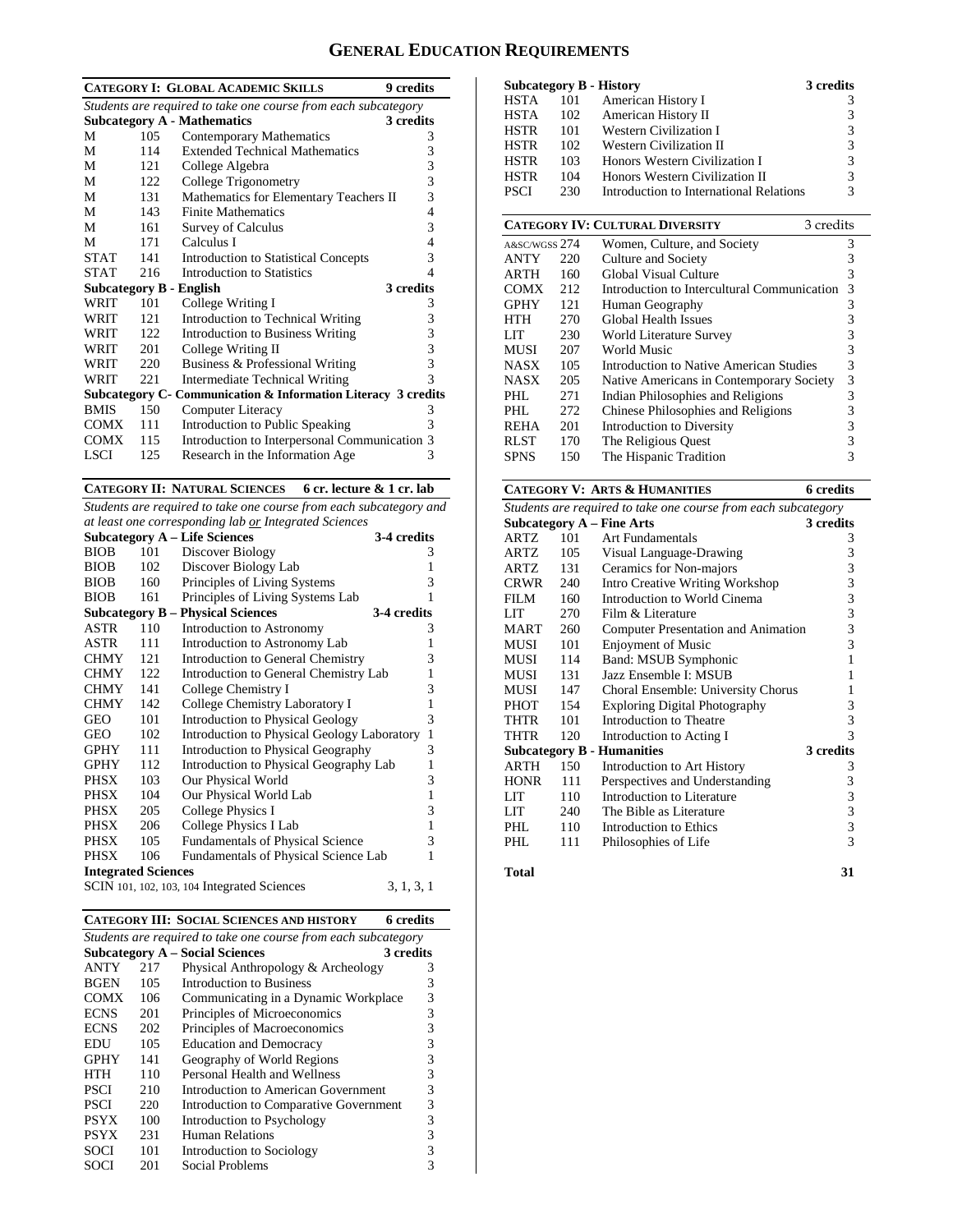|         |                                                                     | <b>Course</b>                                                              | <b>Credits</b> | Grade | <b>Semester</b> | <b>Equivalent</b> |  |  |  |  |
|---------|---------------------------------------------------------------------|----------------------------------------------------------------------------|----------------|-------|-----------------|-------------------|--|--|--|--|
|         | A minimum grade of C- or better is required in all major coursework |                                                                            |                |       |                 |                   |  |  |  |  |
|         | <b>Environmental Studies Core Requirements</b>                      |                                                                            |                |       |                 |                   |  |  |  |  |
|         |                                                                     | Any approved Physical Science course from the Gen Ed listings <sup>^</sup> | (3)            |       |                 |                   |  |  |  |  |
| *BIOB   | 101/102                                                             | Discover Biology with Lab                                                  | 3)             |       |                 |                   |  |  |  |  |
| OR.     |                                                                     |                                                                            | $^{(1)}$       |       |                 |                   |  |  |  |  |
| *BIOB   | 160/161                                                             | Principles of Living Systems with Lab                                      |                |       |                 |                   |  |  |  |  |
| *ECNS   | 201                                                                 | Principles of Microeconomics                                               | (3)            |       |                 |                   |  |  |  |  |
| *GPHY   | 121                                                                 | Human Geography                                                            | (3)            |       |                 |                   |  |  |  |  |
| $*STAT$ | 216                                                                 | <b>Introduction to Statistics</b>                                          | (4)            |       |                 |                   |  |  |  |  |

^The Physical Science lab course is also required, but not counted in Gen Eds. See below.

### **Select one college writing course from the list below:** Note: Additional writing course is a prerequisite for ENST 210.

| *WRIT | $1^{\circ}$<br>1/1 | Writing<br>Technical<br>Introduction to  |  |  |
|-------|--------------------|------------------------------------------|--|--|
| *WRIT | 201                | Writing II<br>$_{\circ}$ ollege $^{V}$   |  |  |
| *WRIT | າາ 1<br>---        | <b>Technical Writing</b><br>Intermediate |  |  |

| Physical Science Lab^ |     |                                        |   |  |  |
|-----------------------|-----|----------------------------------------|---|--|--|
| <b>BIOE</b>           | 202 | Introduction to Environmental Ecology  | 3 |  |  |
| <b>ENST</b>           | 210 | Introduction to Environmental Studies  | 3 |  |  |
| <b>ENST</b>           | 385 | Environmental Impact & Policy Analysis | 3 |  |  |
| <b>ENST</b>           | 494 | Seminar/Workshop (any topic)           | 3 |  |  |
| <b>ENST</b>           | 498 | Internship/Cooperative Education       | 3 |  |  |
| <b>ENST</b>           | 499 | Senior Thesis/Capstone                 | 3 |  |  |
| <b>GPHY</b>           | 282 | <b>Mapping Techniques</b>              | 3 |  |  |
| <b>HSTA</b>           | 470 | American Environmental History         | 3 |  |  |
| PHL                   | 324 | Nature, Culture, and Philosophy        | 3 |  |  |

*\*The EVST major requires 48 total credits of Core Requirements; 17 of these credits are fulfilled within the General Education Requirements as indicated.*

#### **Restricted Electives**

#### **Area 1: Biological & Physical Sciences**

Select one course/lab combination from:

| <b>GEC</b>  | History and Evolution with Lab \,<br>Earth  | $\sim$ $\prime$ |  |  |
|-------------|---------------------------------------------|-----------------|--|--|
| $*$ GPH $*$ | Introduction to Physical Geography with Lab | $\sim$ $\prime$ |  |  |

#### **Area 2: Society and Environment** Select two courses from:

| SEJECI I.WO COUISES ITOIIE |     |                                                                                                                                                          |                |  |  |
|----------------------------|-----|----------------------------------------------------------------------------------------------------------------------------------------------------------|----------------|--|--|
| ARTH                       | 455 | Art and the Environment                                                                                                                                  | 3              |  |  |
| <b>CRWR</b>                | 312 | Intermediate Nonfiction Workshop                                                                                                                         | 3              |  |  |
| <b>ENST</b>                | 335 | The Environmental Vision                                                                                                                                 | 3              |  |  |
| <b>ENST</b>                | 494 | Seminar/Workshop                                                                                                                                         | $1-6$          |  |  |
| <b>GPHY</b>                | 440 | Geography of Montana                                                                                                                                     | 3              |  |  |
| <b>HSTA</b>                | 464 | Trans-Mississippi West                                                                                                                                   | 3              |  |  |
| <b>HSTR</b>                | 336 | Modern Latin America                                                                                                                                     | 3              |  |  |
| <b>NASX</b>                | 304 | Native American Beliefs and Philosophy                                                                                                                   | 3              |  |  |
| NASX/                      | 340 | Native American Literature                                                                                                                               | 3              |  |  |
| <b>LIT</b>                 | 305 |                                                                                                                                                          |                |  |  |
| <b>NASX</b>                | 350 | Native Americans and the Environment                                                                                                                     | 3              |  |  |
| <b>NASX/ARTH</b>           | 439 | American Indian Art                                                                                                                                      | 3              |  |  |
| <b>SOCI</b>                | 355 | Social Demography & Population Studies                                                                                                                   | 3              |  |  |
| <b>SOCI</b>                | 380 | Sociology of Health and Medicine                                                                                                                         | 3              |  |  |
| <b>SOCI</b>                | 461 | Urban Sociology and Human Ecology                                                                                                                        | $\overline{4}$ |  |  |
| SOCI                       | 470 | <b>Environmental Sociology</b>                                                                                                                           | 3              |  |  |
| Cultural Studies.          |     | Other options, such as 494 Seminars in Eco-Feminism or Water Policies of the<br>Western U.S., must be approved by the Chairperson of Social Sciences and |                |  |  |

\*May satisfy General Education requirements.